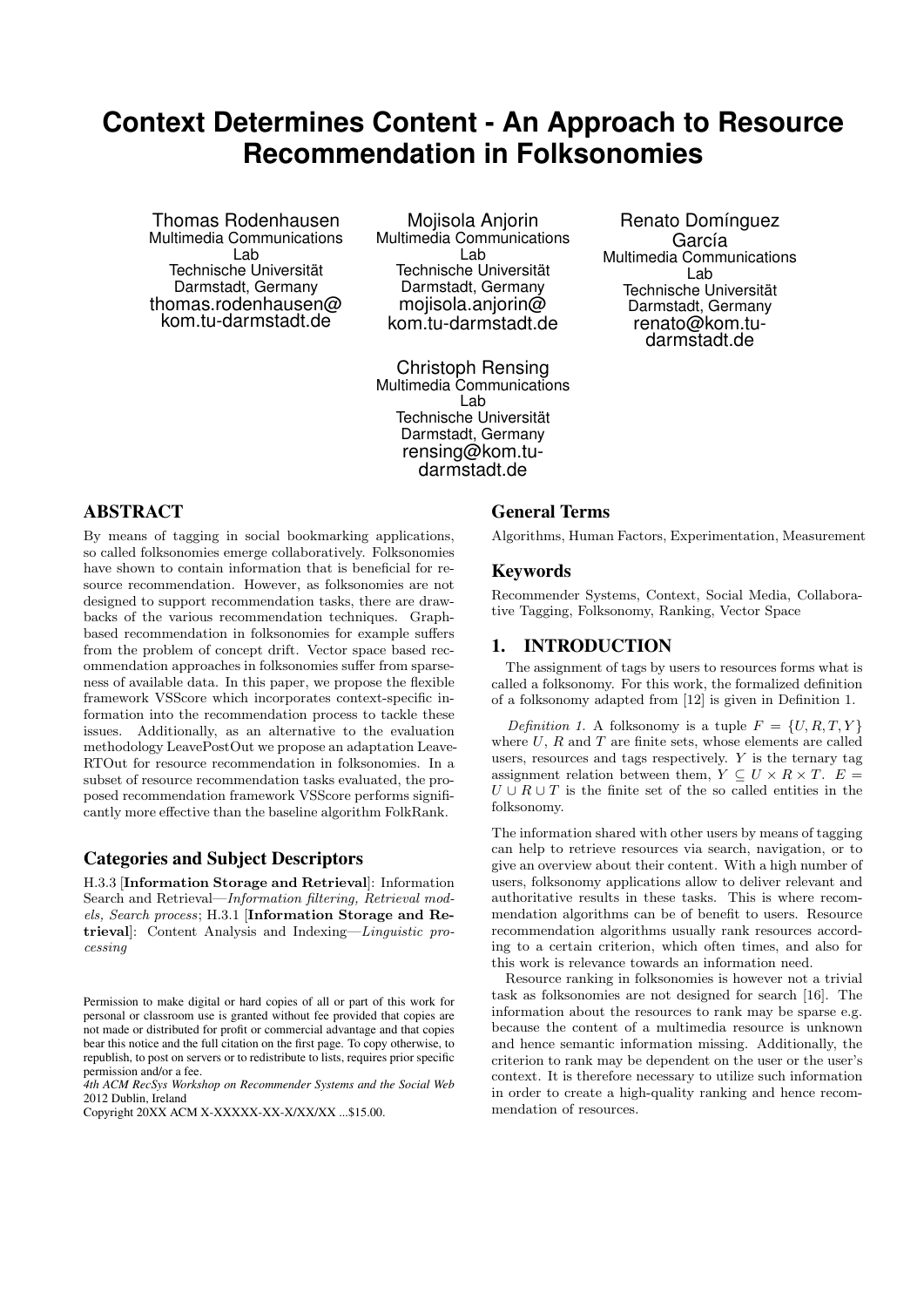

Figure 1: As the probabilistically traversing surfer arrives from a resource about the soccer club FC Barcelona he actually intends to visit nodes related to the semantic concept of soccer. However, he may drift off to nodes related to the semantic concept of american football, as the tag football is ambiguous and connected to a resource about the Dallas Cowboys, which is a popular american football team.

## 2. CONCEPT AND REALIZATION

In this section VSScore is described. We hypothesize that context-specific information can be leveraged to overcome drawbacks of existing resource recommendation algorithms in folksonomies.

# 2.1 Challenges of Recommendation in Folksonomies

The nature of folksonomies poses challenges to recommendation tasks. Users may suffer from the cold-start problem, which means they might not yet have built up a profile of tags and resources, which describes their interests well. Tags are usually very sparse compared to the resources' content. Hence extensive information about resources, as for example used in traditional web search, might not be (readily) available. Moreover, tags may be ambiguous or describe users' opinions instead of resources' content. These reasons can cause concept drift making the recommendation of resources misleading.

Graph-based recommendation techniques have been frequently applied to folksonomies [2, 3, 12, 17]. In order to measure relevance, graph-based approaches make Assumption 1 about the folksonomy's content and structure, which is extended from [2]. Other recommendation algorithms and technologies in folksonomies, which limit their information sources to information stored in folksonomies, often times make similar assumptions, e.g. [1].

Assumption 1.

- (i) Tags of a resource describe the resource's content well.
- (ii) Resources of a tag describe the tag's semantic well.
- (iii) Tags of a user describe the user's interests well.
- (iv) Users of a tag describe the tag's semantic well.
- (v) Resources of a user describe the user's interests well.
- (vi) Users of a resource describe the resource's content well.

However, as described, these assumptions are easily contradicted by the characteristics (inherent nature) of a folksonomy. Graph-based approaches are frequently based on surfer models which probabilistically traverse a graphical representation of the folksonomy. Resources are represented as nodes of a graph and the more often they are visited by the surfer, the higher they are ranked for recommendation. As can be seen in Figure 1, the ambiguity of the tag football introduces concept drift which harms the measurement of relevance.

Hence it is necessary to research recommendation algorithms that are more robust to the described challenges. In



Figure 2: Example of the context of a resource in a folksonomy. The relationship between the resource about the soccer club FC Barcelona and other entities of the folksonomy are differently strong depending on the semantic concepts they represent. The context can be represented by a vector. Note: No direct connection via a tag assignment between the entities is necessary to determine their relationship strength.

this paper, we hypothesize that by incorporating contextspecific information into the recommendation process a more robust resource recommendation can be achieved

#### 2.2 Context-specific Information

There has been extensive research on leveraging sources of context-specific information additionally to information stored in folksonomies, e.g. in [2, 3, 8]. However, in this work the focus is on context-specific information inherently available in folksonomies which can thus be leveraged without external knowledge sources.

In a folksonomy, the entities are only described by their name or in the case of resources, e.g. by a URL. Hence, in isolation, they are usually hard to characterize. The interests of a user, the content of resources, or the semantic of a tag are generally unknown. However, Assumption 2 can be made, especially in large and dense folksonomies:

Assumption 2. The context of an entity describes the entity well.

In this work, the context of an entity  $e \in E$  of a folksonomy is modeled as follows and illustrated in Figure 2. The context of e is given by the strength of relation between e and other entities in the folksonomy. These relation strengths can be given by a set of scored entities. The set of scored entities can for example be computed by a ranking algorithm, as a ranking describes the relation strength between the ranked entities and the query entity well. In the case of a graph-based ranking algorithm, the scores can be given by the visit propabilities to entities' nodes. Hence, the set of scored entities can be viewed as a vector  $\vec{s}_e$  in a vector space, where each entity of the folksonomy represents a single dimension of this space. Algorithm  $2.1<sup>1</sup>$  formalizes the modeling of an entity's context in this work.

Pragmatics is the level of linguistic knowledge concerned with "the study of the relation between language and contextof-use" [14]. E.g. the utterance "FC Barcelona played a stunning game of football" is used in the context of a soccer game. Moreover, context can be used to determine the

<sup>&</sup>lt;sup>1</sup>Might be adapted to compute a context of a set of entities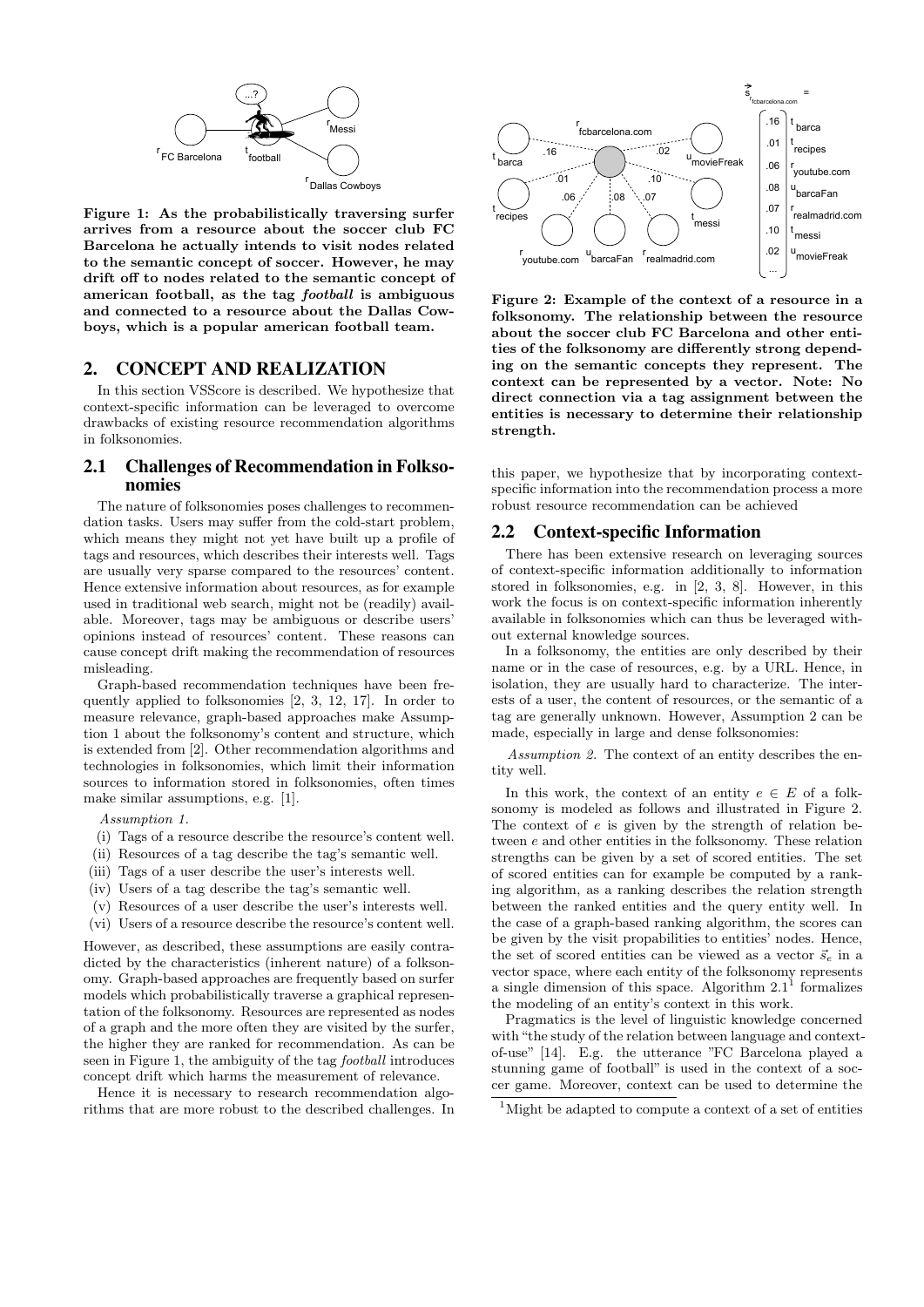| Algorithm 2.1 Entity's context computation |  |  |  |  |
|--------------------------------------------|--|--|--|--|
|--------------------------------------------|--|--|--|--|

**Input:** Folksonomy  $F = (U, R, T, Y)$ , Entity  $e \in E$ 1: **procedure** CREATEENTITYCONTEXT( $\vec{F}$ ,  $e$ )<br>2:  $Q = \{(e)\}\)$  b Use entity as c  $Q = \{(e)\}\$  b Use entity as query entity 3:  $\vec{s_e} = \text{SCORE}(F, Q)$   $\triangleright$  Create scoring vector for query entity

**Output:** Scoring vector  $\vec{s}_e$ 

 $\triangleright$  Scoring vector models entity's context

semantic concept of a term [14]. Hence, the context of the utterance above allows to identify the semantic concept of the term football as the semantic concept of soccer due to its appearance with FC Barcelona, which is a well known soccer club.

Tags in a folksonomy can be viewed as representations of a semantic concept a user associates with the tag [7], e.g. a user may associate the semantic concept of soccer with the tag football. In this paper, we hypothesize that context can not only be used to determine the semantic concept of a tag, but additionally to determine the semantic concept of resources and users. Because the entities of a folksonomy can be described by their context, this representation can uniformly be leveraged as representations of their semantic concepts. A resource may for example be a representation of the semantic concept of american football, e.g. the Wikipedia article on american football. A user may for example be a representation of the semantic concept of a hobby soccer player. Hence in Figure 2, not only a strength of the relation between  $r_{FCBarcelona}$  and other entities of the folksonomy is given, but the strength of relation between the semantic concept represented by  $r_{FCBarcelona}$  and semantic concepts represented by other entities in the folksonomy.

Note, that this is a generic definition of an entity's context.  $SCORE(Q)$  is implemented by a so called *scoring algorithm* (in this paper FolkRank [12] is chosen as scoring algorithm). A scoring algorithm however does not necessarily have to be limited to information contained in a folksonomy, e.g. a friendship relation between users may additionally be leveraged. Neither does it have to include all the available information, e.g. users may not be part of the scored entities. The modeling of the context hence depends on the implementation of  $S\text{CORE}(Q)$ . However, it should be such that Assumption 3 is reasonably justified.

Assumption 3. A vector  $\vec{s}_e$ , created with a scoring algorithm for a single query entity e, describes the relationship between e and other entities (in the folksonomy) well.

## 2.3 VSScore

VSScore, which is short for vector space score, is a framework based on the vector space model [15], which is wellknown in text retrieval. There, the terms of a text usually represent semantic concepts. VSScore ports the intuition of the vector space model to folksonomies. In the vector space model, queries and resources are represented as vectors, and, for scoring, their distance is measured in a vector space. Therefor the content of resources has to be known. In folksonomies, however, this content is mostly unknown. Additionally, a query entity does not necessarily have to be textual, e.g. it could be a user entity. However, as described above, the context of an entity in the folksonomy can be used to describe the entity well. Therefore, VSScore

makes use of Algorithm 2.1 to establish a representation of an entity's context. As both the query entities and resources are described extensively by their context, VSScore may alleviate concept drift and improve the relevance measure of e.g. it's underlying implementation of  $SCORE(Q)$ . As a vector representation of the set of semantic concepts of query entities and resources can be computed, it can for recommendation be proceeded as for ranking with the vector space model. In text retrieval, a standard measure to quantify query-resource-similarity is cosine-similarity of the respective vector representations [15]. As the dimensions of the vector space in text retrieval usually represent semantic concepts, and we regard all entities of the folksonomy to be representations of semantic concepts, VSScore may for example employ the cosine-similarity (which is chosen to be used in this paper) to calculate the similarity between vectors:

$$
cosine(\vec{s_q}, \vec{s_r}) = \frac{\vec{s_q} \cdot \vec{s_r}}{||\vec{s_q}|| \cdot ||\vec{s_r}||}
$$
(1)

Note, that the computation of the vector representation of the semantic concepts of entities may be of different kinds. One possibility is the computation described in Algorithm 2.1. However, e.g. in case the set of query entities is limited to tags, it may also be realized such that it returns a vector representation of the semantic concept of the query tag in a reference corpus, e.g. Wikipedia. In this case, the vector representations of query entities and resource need to be reduced to their common space.

## 3. EVALUATION

In this paper, we evaluate the following resource recommendation scenarios. Assume an e-Learning platform in which users share resources and tags, such as CROKODIL<sup>2</sup>. In a user-based recommendation scenario a list of resources relevant to a user are to be recommended once the user signs in. Additionally, in a tag-based resource recommendation scenario, a list of resources relevant to a tag are to be recommended once the user shows interest in a tag. The resource ranking tasks for these recommendation scenarios are defined as follows, adapted from [5]: Interests match uses a user and guided search a tag as query entity.

The resource recommendation approaches evaluated are FolkRank, VSScore and Popularity. The popularity of a resource is simply computed by the number of tags and users of a resource. A comparison to other resource recommendation algorithms that leverage context-specific information is not possible. GFolkRank and GRank [2], Category-based Folk-Rank and Area-based FolkRank [3] and the contextualization approach by Cantador et al. [8] all require folksonomyexternal context-specific information. Furthermore, the ContextWalk approach presented in [6] by Bogers is specific for a movie recommendation scenario. When transfered to a folksonomy recommendation scenario, the difference to other graph-based approaches like FolkRank becomes very limited. To the knowledge of the authors, this is the first work that leverages context-specific information inherently available in a folksonomy for resource recommendation in folksonomies.

#### 3.1 Evaluation Methodology

 $^{2}$ http://crokodil.de/, retrieved 07/06/12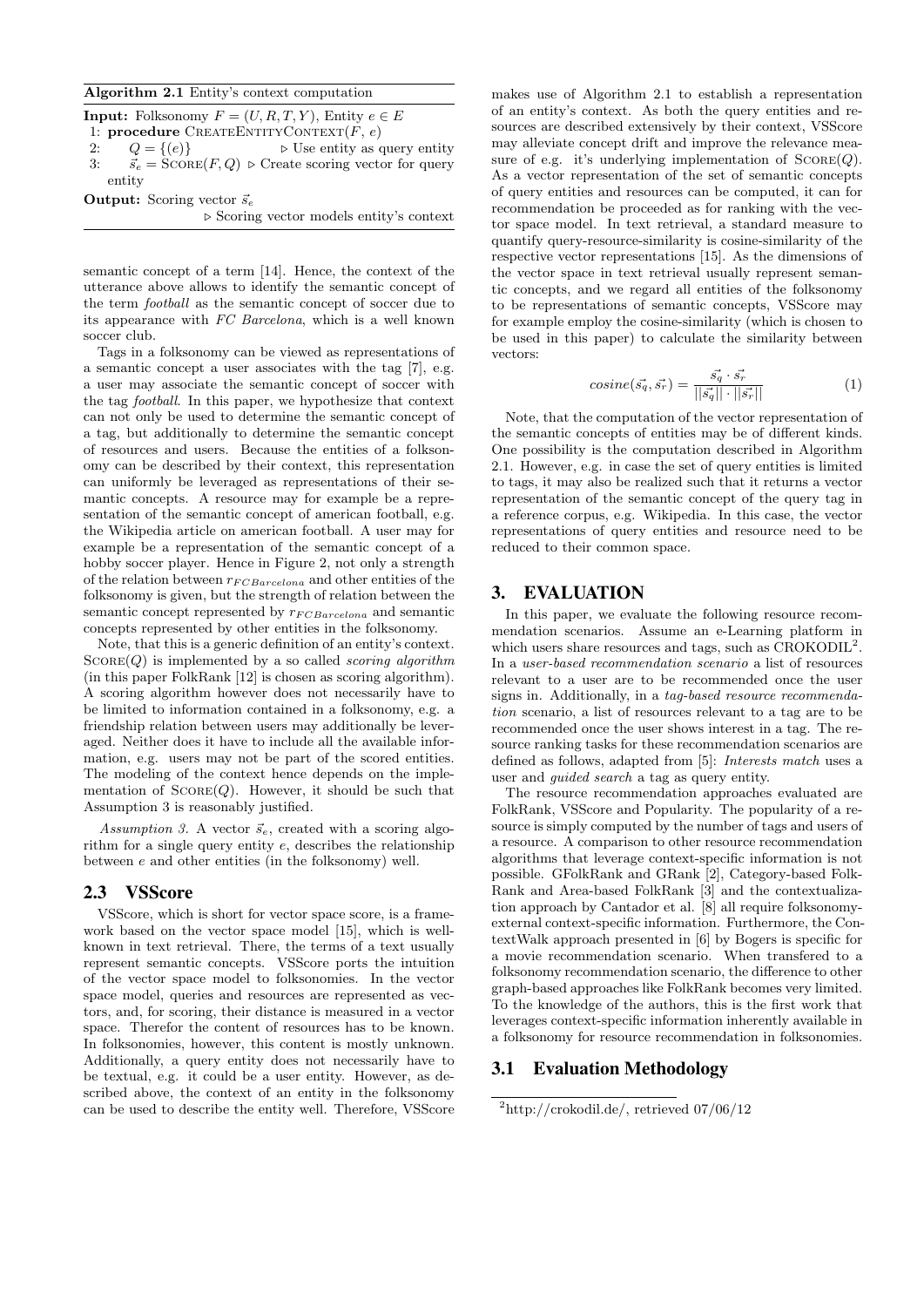

Figure 3: The LeavePostOut methodology eliminates all tag assignments between a user and a resource. No information remains in the folksonomy that directly connects the user with the resource.

 $LeavePostOut$  is introduced in [13] for the task of tag recommendation in folksonomies.

$$
P_{u,r} = \{(u,r,t)|(u,r,t) \in Y\}
$$
 (2)

$$
P = \bigcup_{\forall u,r} P_{u,r} \tag{3}
$$

A post  $P_{u,r}$  is composed of all tag assignments made by user  $u$  to resource  $r$  and  $P$  is the set of all posts independent of user or resource. LeavePostOut removes one post at a time from the folksonomy. A subset of the entities of the post are used as query entities to create a ranking. In [13], the recommendation algorithm comes up with the tags  $t$  that appear in tag assignments of  $P_{u,r}$  given u and r as query entities. To use the methodology for the task of resource ranking, resource r of  $P_{u,r}$  has to be ranked at the top or as high as possible. Therewith the Assumption 4 is made:

Assumption 4. The assignment of a tag by a user to a resource indicates relevance of the resource towards the information need represented by the assigned tag, and represented by the user.

The historical information, however, indicates relevance of a resource towards a tag and user at a point in the past. It is, thus, only a proxy measure, an estimation of the true relevance a resource may actually have at the time the ranking is actually used, e.g. what is relevant for a user may change over time.

Additionally, as the task of resource ranking requires the assessment of relevance of each resource in the ranking, but with LeavePostOut the ranking's quality can only be assessed with regard to the relevance of resource  $r$ , the assessment of the ranking's overall quality is limited. E.g. given a ranking, it is only known that  $r$  is of relevance towards the information need. However, this does not mean that none of the other highly ranked resources are not of relevance. This problem is described as the incompleteness problem in [9].

The key observation of LeavePostOut is, that after the removal of  $P_{u,r}$ , there is no information left in the folksonomy anymore, that connects the user u of  $P_{u,r}$  directly with resource  $r$ . However, there still remains the possibility, that information in the folksonomy exists that connects resource  $r$  or user  $u$  directly to the tags of the tag assignments that appear in  $P_{u,r}$ . This is illustrated in Figure 3. Hence, the methodology provides a substantially harder problem for the task interests match than guided search. This is because for the task interests match, u is used as query entity, which in the folksonomy, is no longer related to r. Guided search, however uses a subset of the tags of the post as query entity, which are potentially still connected to r. Carmel et al. point out, that to overcome the incompleteness problem, re-



Figure 4: The LeaveRTOut methodology eliminates all tag assignments between a tag and a resource. No information remains in the folksonomy that directly connects the tag with the resource.

sults obtained from LeavePostOut should be validated with alternative evaluation methodologies [9]. Therefore, for this work, LeavePostOut is complemented with LeaveNPostsOut, LeaveRTOut and LeaveNRTsOut. A possibility to alleviate the incompleteness problem for interests match is to use the variation LeaveNPostsOut, which, instead of removing one post  $P_{u,r}$ , removes *n* random posts. Hence,  $\frac{|P|}{n}$  posts of each user  $u$  are taken out on average. The ranking algorithm, then, has to rank resource  $r$  of any removed post  $P_{u,r}$  of user u, for *interests match*, at the top of the ranking, or as high as possible. For *guided search*, using  $t$  as query entity, the ranking algorithm has to rank resource  $r$  of any removed post  $P_{u,r}$ , in which tag t appears in a tag assignment, at the top of the ranking, or as high as possible. This allows for a trade-off between how much data of a corpus can be used as information to create a ranking, and alleviating the incompleteness problem.

We propose LeaveRTOut as an evaluation methodology inspired by LeavePostOut. In LeavePostOut, after  $P_{u,r}$  is removed,  $u$  and  $r$  are considered unconnected. However, a tag t in a tag assignment of  $P_{u,r}$  may still be connected to r. An alternative is thus LeaveRTOut, which instead of eliminating the connection in the folksonomy between a user  $u$  and a resource  $r$ , eliminates the connection in the folksonomy between a tag  $t$  and a resource  $r$  as illustrated in Figure 4 and described in Algorithm 3.1.

$$
RT_{r,t} = \{(u,r,t)|(u,r,t) \in Y\}
$$
 (4)

$$
RT = \bigcup_{\forall r, t} RT_{r,t} \tag{5}
$$

The procedure CREATEQUERYENTITIES $(RT_{r,t})$  in Algorithm 3.1 selects a subset of the involved user and tag entities of the set of tag assignments  $RT_{r,t}$ . Similar to LeavePostOut, LeaveRTOut makes Assumption 4. In contrast to Leave-PostOut, in LeaveRTOut, the task guided search is substantially harder to solve than *interests match*. Similar to Leave-NPostsOut, LeaveNRTsOut can be used to alleviate the incompleteness problem. Instead of removing one resource tag connection  $RT_{r,t}$  n random resource tag connections are removed. Hence,  $\frac{|RT|}{n}$  resource connections of each tag t are taken out on average. LeaveNRTsOut can alleviate the incompleteness problem for the task guided search.

#### 3.2 Corpus

As folksonomy corpus, a dump<sup>3</sup> of the publication management system BibSonomy [4] is used. BibSonomy allows to tag scientific publications (bibtex resources) and arbitrary

<sup>3</sup>Knowledge and Data Engineering Group, University of Kassel: Benchmark Folksonomy Data from BibSonomy, version of July 7th, 2011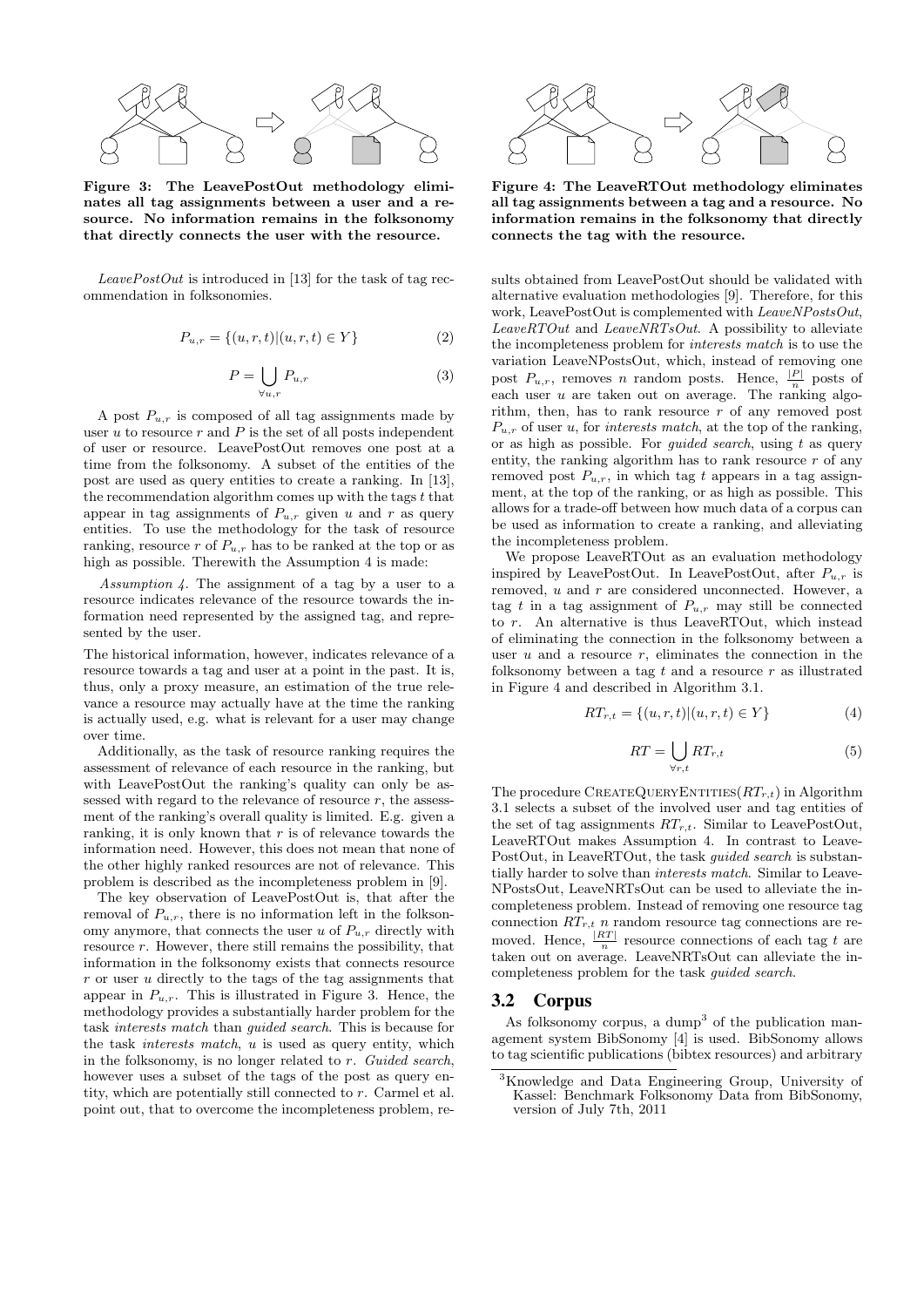Algorithm 3.1 LeaveRTOut evaluation methodology

|    | <b>Input:</b> Folksonomy $F = (U, R, T, Y)$            |
|----|--------------------------------------------------------|
|    | 1: procedure LEAVERTOUT $(F)$                          |
| 2: | for all $r \in R$ do                                   |
| 3: | for all $t \in T$ , where $\exists (u, r, t) \in Y$ do |
| 4: | $F = F \backslash RT_{r.t}$                            |
| 5: | $Assess$ RANKINGQUALITY(SCORE $(F,$                    |
| 6: | CREATEQUERYENTITIES $(RT_{r,t}))$                      |
| 7: | $F = F \cup RT_{r,t}$                                  |
|    |                                                        |

resources addressable via a URL (bookmark resources). A p-core [13] of level  $l$  guarantees a corpus to contain only entities that appear in at least l posts. In this work,  $l = 5$ is used to extract a p-core of the corpus and hence reduce noise due to e.g. infrequent tags, and to focus on the dense part of the folksonomy. Before a p-core is extracted, the corpus is reduced to a manageable size, as the computation of VSScore in its current realization unfortunately does not yet scale well with large corpora. Hence, tag assignments for both bookmarks and bibtex resources are added alternately in temporal order, beginning with the oldest, until a manageable size for evaluation is obtained. Hence, before the extraction of a p-core, the reduced corpus consists of as many bookmarks as bibtex tag assignments. The characteristics of the corpus before and after the extraction of a p-core are shown in Table 1.

## 3.3 Metrics

The metrics Mean Average Precision (MAP), Average Precision [15] and Mean Normalized Precision (MNP) at k are used for the evaluations. MAP and Average Precision are used to determine the overall ranking quality for a set of information needs or a single information need respectively. MNP at k determines the ranking quality in the top k positions of the ranking.  $MNP$  at k is derived from Precision at  $k$  [15] to obtain a single measure over a number of information needs  $I$  as well as to be more suitable for the evaluation methodology, i.e. respect the maximal achievable  $Precision_{max}(k)$ . For  $k = 10$  using LeavePostOut e.g.  $Precision_{max}(k) = \frac{1}{10}$  due to the incompleteness problem described previously.

$$
MNP(I,k) = \frac{1}{|I|} \cdot \sum_{j=1}^{|I|} \frac{Precision_j(k)}{Precision_{max,j}(k)}\tag{6}
$$

## 3.4 Parameterization

To determine good parameter values for the scoring algorithms under investigation we use LeavePostOut for the task

Table 1: Characteristics of the BibSonomy corpus before and after reduction and extraction of p-core

|                    | Before  | After |
|--------------------|---------|-------|
| Users              | 7243    | 69    |
| Bookmark resources | 281550  | 9     |
| Bibtex resources   | 469654  | 134   |
| Tags               | 216094  | 179   |
| Tag assignments    | 2740834 | 3269  |
| Bookmark posts     | 330192  | 51    |
| Bibtex posts       | 526691  | 959   |



Figure 5: Influence of the bias  $\alpha$  of the surfer model in FolkRank and PageRank to visit the nodes of the query entities on MAP. Analysis performed for interests match evaluated with LeavePostOut on the BibSonomy corpus. Best MAP is achieved with FolkRank and  $\alpha = 0.05$ 

interests match and the reduced corpus described previously. The ranking effectiveness is measured with MAP.

FolkRank and PageRank with the biased surfer model can be parameterized with parameter  $\alpha$ . The parameter determines the bias of the surfer model to visit the nodes of the query entities during its probabilistic graph traversal. In the following, a good value for the parameter  $\alpha$  for FolkRank on the BibSonomy corpus is found via sensitivity analysis. A possible overfitting of FolkRank is for the purpose of this work neglected, as the algorithm is not used in a practical application but solely for ranking with the corpus for which it is optimized. With steps of 0.05,  $\alpha$  is varied in the interval  $\alpha \in [0, 1]$ . The results are shown in Figure 5. As can be seen, the maximal MAP for FolkRank is achieved with  $\alpha = 0.05$ . The maximal MAP for PageRank with the biased surfer model on FolkRank's folksonomy graph is achieved with  $\alpha = 0.70$ . FolkRank achieves a higher MAP than PageRank with the biased surfer model, therefore in the remainder of the evaluation FolkRank is used as baseline. On the basis of these results,  $\alpha = 0.05$  is set for the remainder of the evaluation with FolkRank.

VSScore creates a vector representation of an entity's context as described in Algorithm 2.1. Due to its better performance, FolkRank is used as scoring algorithm that implements  $Score(Q)$  of Algorithm 2.1. However, any algorithm that ranks entities in the folksonomy could principally implement  $S\text{CORE}(Q)$  and thus be extended by the VSScore framework. The dimensions of the vector space consist of  $E$  (all entities  $U, R, T$  in the folksonomy). The restriction of the vector space to e.g.  $T$  has shown inferior effectiveness in preliminary experiments. Cosine-similarity is used as distance measure in the vector space as it is standard in text retrieval [15]. Other measures such as Spearman's rank correlation coefficient do not allow to incorporate the exact scores which produce a ranking and are hence not investigated further. A more detailed investigation of the parameter space of VSScore is deferred for later work.

#### 3.5 Evaluation Hypothesis

Firstly, we make the hypothesis, that the inclusion of context into the resource recommendation by VSScore allows for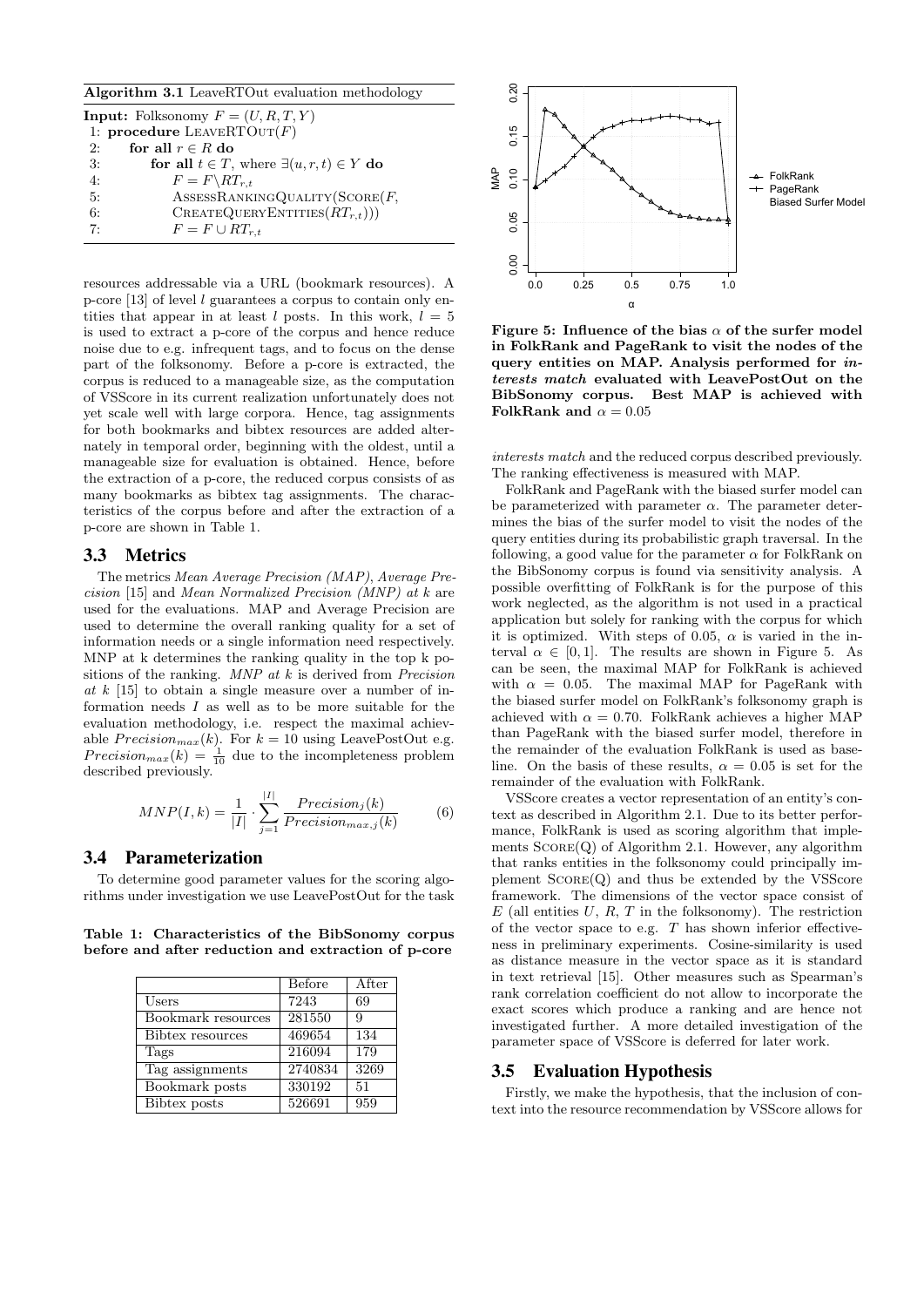![](_page_5_Figure_0.jpeg)

Figure 6: Violinplot for interests match evaluated with LeavePostOut

Table 2: MAP for interests match evaluated with LeavePostOut

| Popularity | FolkRank | V SSCOTE |
|------------|----------|----------|
| 0.0943     | 0.1809   | 0.1972   |

improved results over FolkRank. This hypothesis is made regardless of the recommendation task, as the entities are treated and described by their context uniformly in VSScore.

Secondly, we hypothesize that both algorithms outperform Popularity as Popularity has in related work shown to be outperformed by other recommendation technologies in resource recommendation in folksonomies [5].

#### 3.6 Results

In the presented evaluation, LeavePostOut is used for the task interests match. Figure 6 shows the results of positions where relevant resources are found as a violin plot [11]. Table 2 and Figure 7 show the results of the metrics MAP and MNP at k for  $k \in [1, 10]$  respectively. As can be seen in Table 2, VSScore can outperform FolkRank, which on the other hand outperforms Popularity. Similarly, the algorithms are effective with ranking in the top positions, as shown in Figure 7. To determine statistical significance of effectiveness of the overall ranking of the algorithms, significance tests based on Average Precision are conducted with a significance level of  $p = 0.05$ . The pairwise comparisons show that VSScore is significantly more effective than Folk-Rank, which is significantly more effective than Popularity.

![](_page_5_Figure_8.jpeg)

Figure 7: MNP at k for interests match evaluated with LeavePostOut

![](_page_5_Figure_10.jpeg)

Figure 8: Violinplot for guided search evaluated with LeaveRTOut

#### Table 3: MAP for guided search evaluated with LeaveRTOut

| Popularity | FolkBank | <b>VSScore</b> |
|------------|----------|----------------|
| በ በՋ34     | በ በ529   | በ በ592         |

The results show that it is beneficial for VSScore to represent a query and resource extensively by their context, which confirms our first hypothesis. Additionally, both FolkRank and VSScore outperform Popularity, which confirms our second hypothesis.

In the following evaluation, LeaveRTOut is used for the task guided search. Figure 8 shows the results of positions where relevant resources are found as a violin plot. Table 3 and Figure 9 show the results of the metrics MAP and MNP at k for  $k \in [1, 10]$  respectively. As can be seen in Table 3, Popularity can outperform VSScore, while VSScore can outperform FolkRank with regard to MAP. Similarly, the algorithms are effective with ranking in the top positions, as shown in Figure 9. However, Popularity is superseded by VSScore at  $k = 9$  and FolkRank at  $k = 10$ . The pairwise comparisons of statistical significance based on Average Precision show that VSScore is significantly more effective than FolkRank, while FolkRank is significantly more effective than Popularity. However, Popularity achieves a higher MAP and shows best results for ranking in the very top positions. An explanation for this observation is that Popularity achieves very good results in the very top positions, which allow for a significant increase in MAP. However, most of

![](_page_5_Figure_16.jpeg)

Figure 9: MNP at k for *guided search* evaluated with LeaveRTOut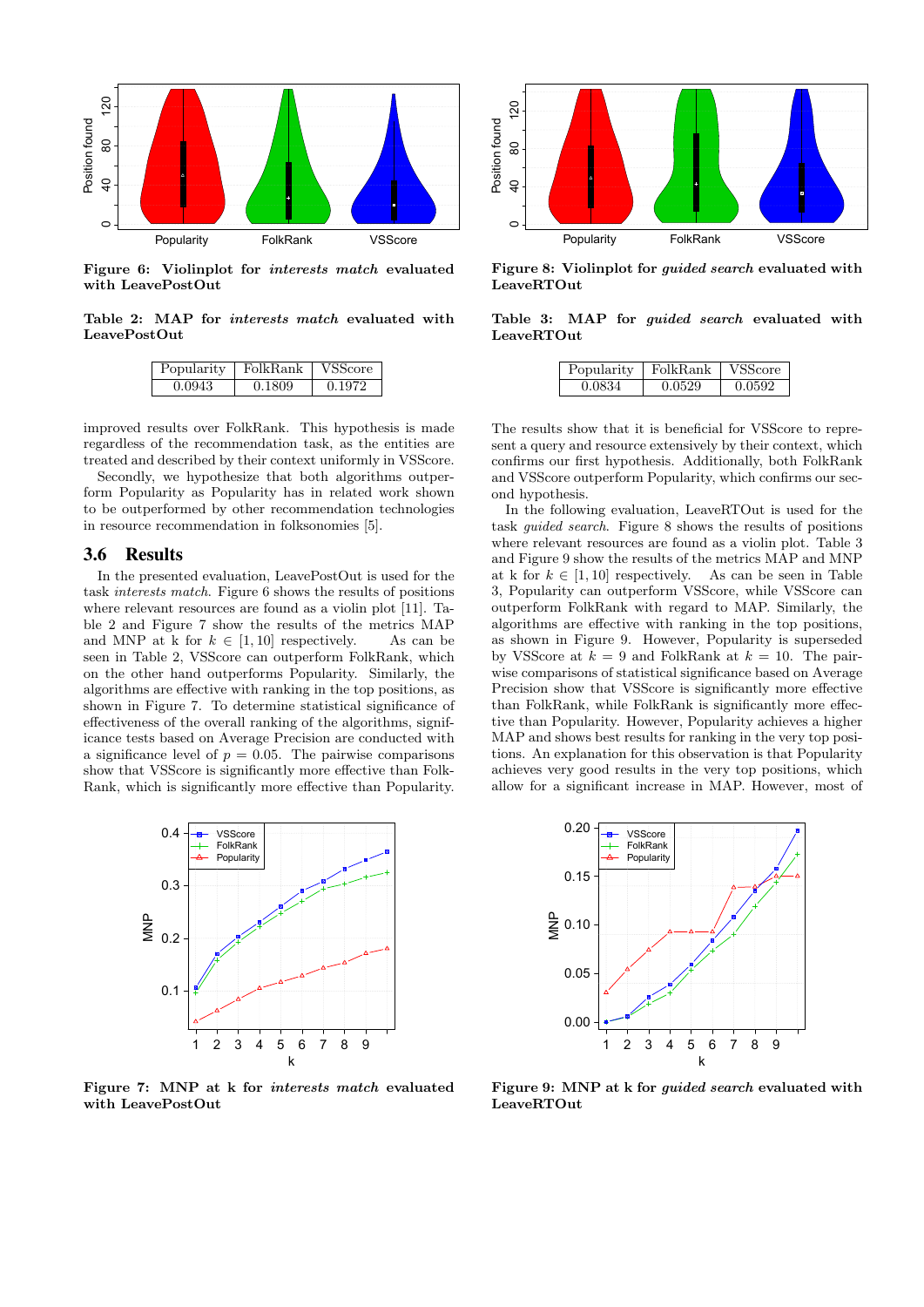Table 4: Summary of statistical significance tests of Average Precision results obtained with the different evaluation methodologies for the respective tasks. The algorithms that win most pairwise statistical significance comparisons for a certain evaluation scenario are shown. Note: VSScore performs significanlty more effective than FolkRank in 5 of 6 evaluation scenarios related to resource recommendation.

| Methodology    | Interests match       | Guided search                  |
|----------------|-----------------------|--------------------------------|
| LeavePostOut   | VSScore <sup>a</sup>  | VSScore <sup>c</sup>           |
| LeaveNPostsOut | VSScore <sup>a</sup>  | FolkRank, VSScore <sup>c</sup> |
| LeaveRTOut     | FolkRank <sup>b</sup> | VSScore <sup>c</sup>           |
| LeaveNRTsOut   | FolkRank <sup>b</sup> | VSScore <sup>c</sup>           |

<sup>a</sup>User-based resource recommendation scenario

 ${}^{b}$ Ranking of user's resources for their fit to the user's profile <sup>c</sup>Tag-based resource recommendation scenario

the queries evaluated show a worse performance with Popularity than with both other approaches, leading to a statistically significant more effective VSScore and FolkRank. This result can be observed in the violin plot in Figure 8. The results confirm our first hypothesis and observation from the first evaluation, that it is beneficial for VSScore to represent query and resource extensively by their context. However, it can not be said that Popularity is outperformed by VSScore or FolkRank. This is contrary to the second hypothesis. A possible reason for this may be the relatively small corpus used.

## 3.7 Synopsis

Table 4 summarizes the findings of all evaluation scenarios and their corresponding statistical significance tests. For the respective tasks and evaluation methodologies, the algorithms that win most pairwise statistical significance comparisons are shown. For LeaveNPostsOut, N was chosen such that  $\frac{|P|}{n} = \frac{1}{3}$ . For LeaveNRTsOut, N was chosen such that  $\frac{|RTs|}{n} = \frac{1}{3}$ . The results relevant for resource recommendation are highlighted.

For the interests match task, the evaluation results from LeavePostOut differ from those obtained with LeaveRTOut. This is due to the fact, that, as already described, they set a differently hard task to solve. In fact, these results are however not obtained for a user-based resource recommendation scenario. LeaveRTOut, on the one hand, is useful to assess the effectiveness for an interests match task, in which e.g. the current resources of a user are to be presented in the order of how much they match the user's interest. This is because a connection between a user and a potential relevant resource may stil exist. The results obtained from LeavePostOut, on the other hand, are useful to assess the effectiveness for interests match in a resource recommendation task. There, no connection between the user and a potential relevant resource exists, but it is the task of the recommendation algorithm to find such relevant resources.

Our first hypothesis is confirmed for 5 out of 6 evaluation scenarios related to resource recommendation. Our second hypothesis is confirmed for 4 out of 6 evaluation scenarios related to resource recommendation. For a guided search task evaluated with LeaveRTOut and LeaveNRTsOut the obtained results are contrary to our second hypothesis. As

shown for LeaveRTOut, neither in LeaveNRTsOut it can be said that Popularity is outperformed by any of its contestors.

One further has to consider that to obtain the results of this evaluation, the parameterization for some of the algorithms was done using an analysis of MAP results obtained for the LeavePostOut methodology and the task interests match. Hence, the algorithms may perform better with regard to a metric, or task if parameterized accordingly. Additionally, the statistical significance was computed based on Average Precision, which is a measure of the overall ranking quality. If the statistical significance is to be compared based on the effectiveness of ranking in top positions, a different series of significance tests need to be conducted.

# 4. RELATED WORK

Resource recommendation in folksonomies has been studied for different recommendation tasks and using techniques that leverage different sources of information. One of the first resource recommendation approaches in folksonomies has been studied by Herlocker et al. In [10], a two-dimensional collaborative filtering approach is discussed that leverages the user and resource dimension of folksonomies. However, in this approach the additional dimension provided by tags is neglected. A popular recommendation variant in folksonomies is FolkRank [12] proposed by Hotho et al. FolkRank is a very flexible algorithm which allows for resource, tag, and user recommendation and is independent of the type of query entity. As the folksonomy is represented as a graph in this approach, it is often referred to as graph-based recommendation or ranking [17]. Ramezani argues that the folksonomy graph representation used in FolkRank does not reflect the flow of information in a folksonomy well [17]. Hence, she introduces a weighted directed graph model for folksonomies, which she evaluates for tag recommendation.

Bogers describes a flexible approach to incorporate context information into graph-based recommendation named ContextWalk [6]. ContextWalk is in this work applied to movie recommendation for a movie database website. In [2], Abel et al. show how user-provided context-specific information in folksonomies, in the form of group structures, can benefit recommendation. Therefore, FolkRank is extended to GFolkRank and GRank is introduced. Abel et al. investigate further how other context-specific and semantic knowledge can have a positive impact on recommendation. To extend FolkRank, a tag category, spatial information from the tagged area within a resource, and from a URL which describes the semantic of a tag are investigated in [3]. In [8], Cantador et al. investigate how the mapping of semantic concepts of an ontology to resources, describing their content, and users, indicating their preferences, can support recommendation in a news recommender system. Cantador et al. spread the information about resources and users by semantic contextualization, a relatedness of semantic concepts in the ontology, thus enriching the initially sparse vector describing resources and users.

To leverage the vector space model in folksonomies and to overcome the sparseness of information in folksonomies, Abbasi et al. propose enriched vector space models [1]. However, the enrichment of the vector space in this work is limited to relationships between tags and users and tags and resources. Additionally, the dimensions of the vector space is limited to the tag space in this approach.

The VSScore approach we presented in this work is dif-